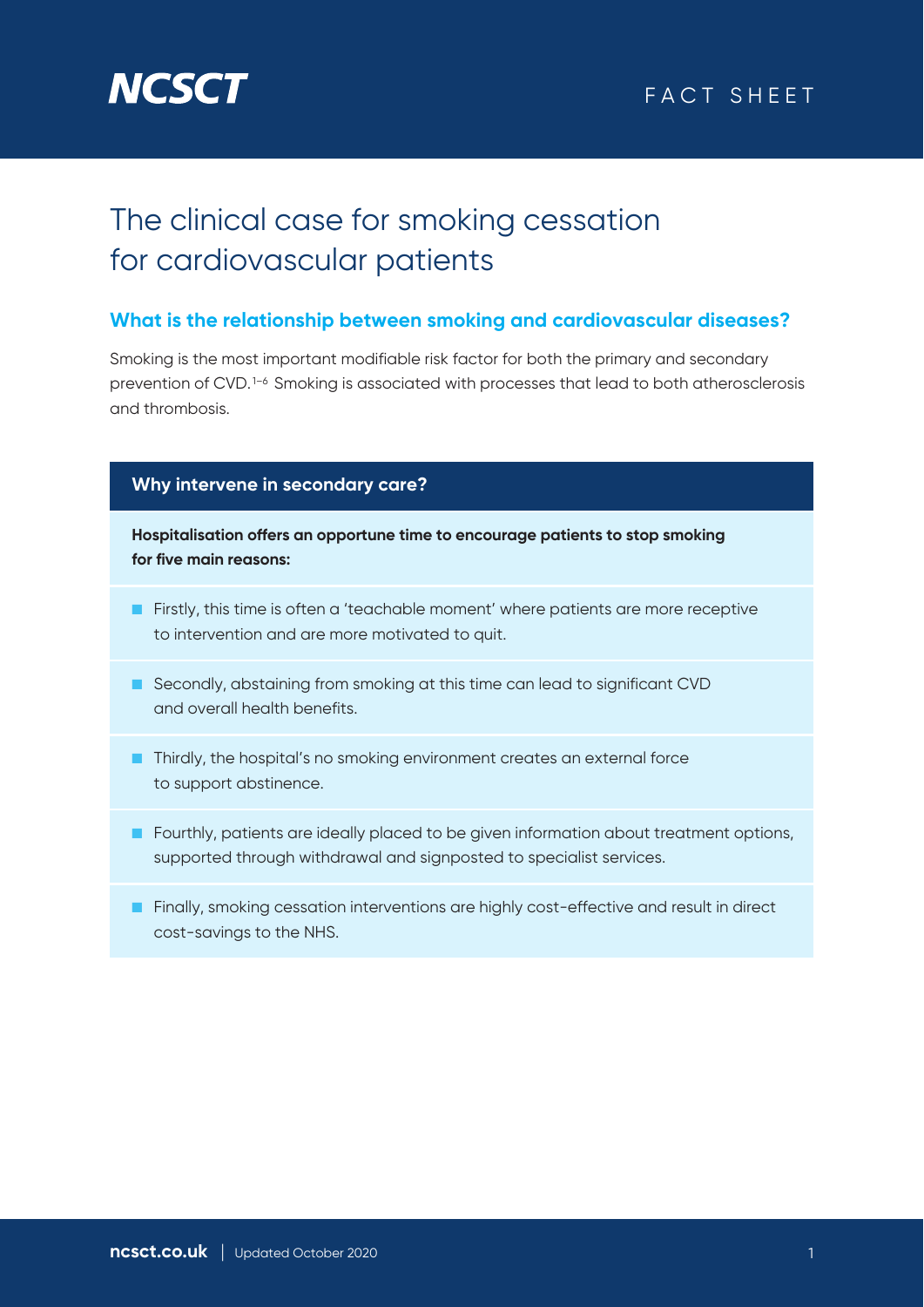

#### **Processes leading to atherosclerosis**1–5

- Increased availability of free radicals leading to oxidative stress.
- Decrease in vasodilatory function through reducing the availability of nitric oxide (NO).
- Increase in inflammatory response. Smoking has been associated with an increased level of peripheral blood leukocytes and multiple inflammatory markers including C-reactive protein, interleukin-6 and tumour necrosis factor alpha.
- Increase in serum cholesterol, triglyceride and low density lipoprotein (LDL) levels.
- Decrease in serum high-density lipoprotein levels.

#### **Processes leading to thrombosis**<sup>1-5</sup>

- Increased availability of free radicals leading to oxidative stress.
- Increased activation and spontaneous aggregation of platelets mediated by reduced sensitivity to NO.
- Alterations in antithrombotic and prothrombotic factors e.g. increase in fibrinogen levels, increase in tissue factor (TF) and decrease in TF pathway inhibitor-1.
- Alterations in fibrinolysis.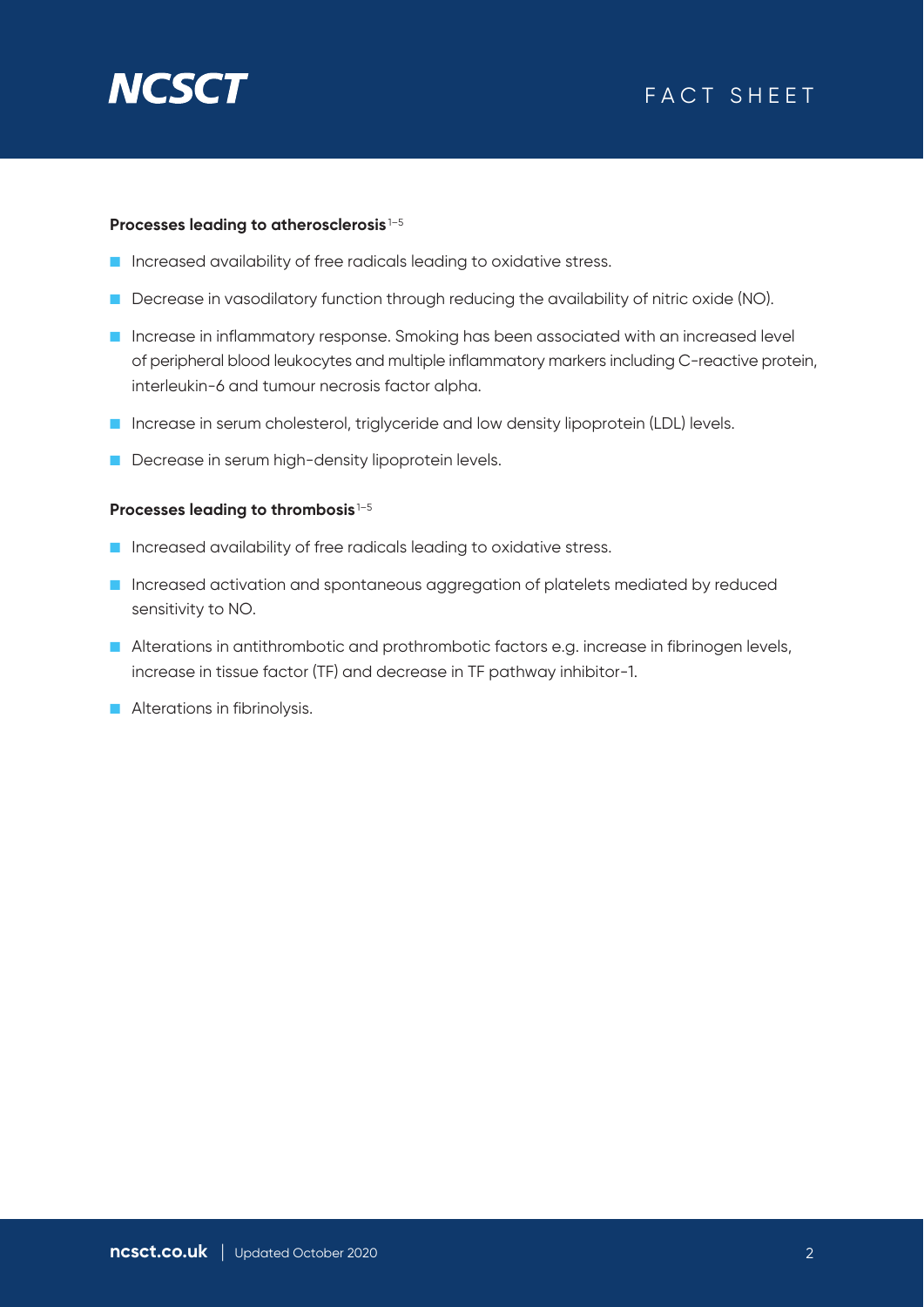# **NCSC**

# FACT SHEET

# **Main acute effects of smoking on the body** (estimated time of recovery, if known)

- Increase in sympathetic tone leading to an increase in blood pressure, heart rate and peripheral vasoconstriction leading to an increased demand for oxygen and cardiac function7 **(24–48 hours)**
- Formation of carboxyhaemoglobin leading to a reduction in oxygen delivery to the tissues<sup>8</sup> (8-24 hours)
- Formation of carboxymyoglobin leading to reduction in oxygen storage in the muscles<sup>9</sup> **(8–24 hours)**
- Increase in red blood cell production, which leads to an increase in blood viscosity, a decrease in tissue perfusion, a decrease in oxygen delivery to the tissues and potentiation of thrombotic process<sup>1,10</sup>
- Hypersecretion of mucus, narrowing of the small airways, decrease in ciliary function and change in mucus rheology leading to a decrease in mucociliary transport<sup>1,10</sup> **(12–72 hours)**
- Changes in functioning of a range of immune cells (pro- and anti-inflammatory cytokines, white blood cells, immunoglobulins) which lead to decreased immunity and are associated with atherosclerosis1,10 **(1 week–2 months)**
- Induction of hepatic enzymes which increases drug metabolism through both pharmacokinetic and pharmacodynamic mechanisms11,12 **(6–8 weeks)**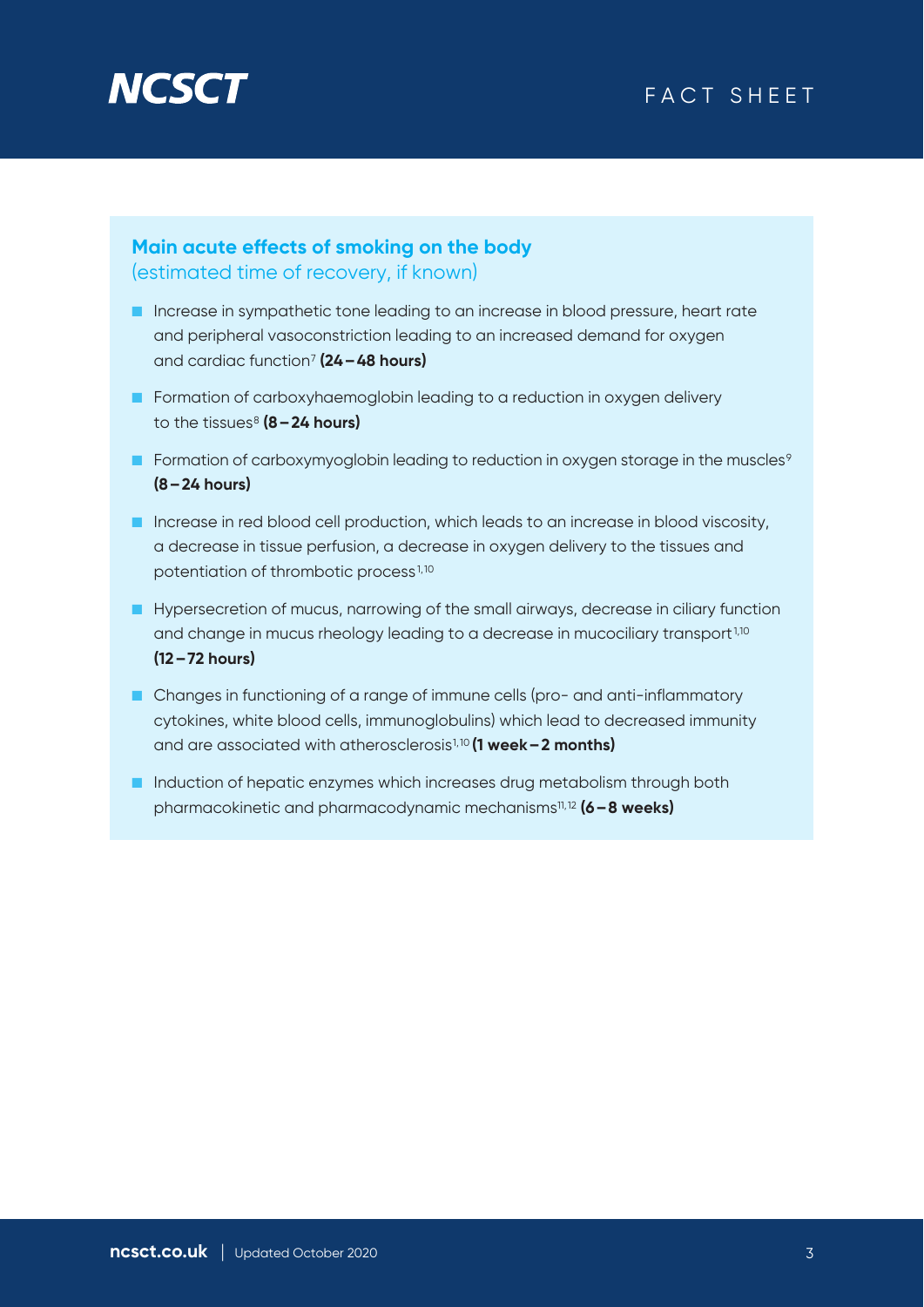

# **What are the health benefits of quitting for cardiovascular disease patients?**

There is an abundance of evidence demonstrating the very powerful effect of smoking cessation on improving CVD outcomes which are summarised below.1–3 Stopping smoking after acute coronary syndrome (ACS), myocardial infarction (MI), coronary artery bypass graft (CABG), percutaneuous coronary intervention (PCI) will dramatically reduce risk of additional procedures and improve survival.3,13–16

#### **Heart disorders: smoking cessation has been associated with:**

- 36% risk reduction of all cause mortality after an MI (RR 0.64 (95%CI 0.58 0.71)).<sup>3,13</sup>
- 21% risk reduction of all cause mortality in congestive heart failure (CHF) patients (RR 0.79 (95%CI 0.63–0.98)).16
- 21% risk reduction of re-hospitalisation in CHF patients due to MI (RR 0.79 (95%CI 0.69, 0.91)).<sup>16</sup>
- Decreased risk of re-hospitalisation and all cause mortality for patients with ACS or decompensation heart failure.<sup>17</sup>
- After one year, the excess risk of coronary heart disease (CHF) caused by smoking is reduced by half. After 15 years of abstinence, the risk is similar to a non-smoker.<sup>2,18</sup>

#### **Vascular disorders: smoking cessation has been associated with**

- Reduced risk of abdominal aortic aneurysm.<sup>19</sup>
- Improvement in ankle pressure, exercise tolerance and reduced risk of amputation in patients with intermittent claudication.<sup>2,20</sup>
- Reduced risk of progression to critical leg ischemia, MI and death from vascular causes in patients with intermittent claudication.19
- Reduced rate of re-stenosis after angioplasty.<sup>15,21</sup>
- Reduced risk of revascularisation and all cause mortality after a CABG.<sup>14</sup>
- Reduced risk of MI, revascularisation and angina pectoris after venous CABG surgery.<sup>15,22</sup>
- Reduced risk of MI and death after successful percutaneous coronary revascularisation.<sup>15,23</sup>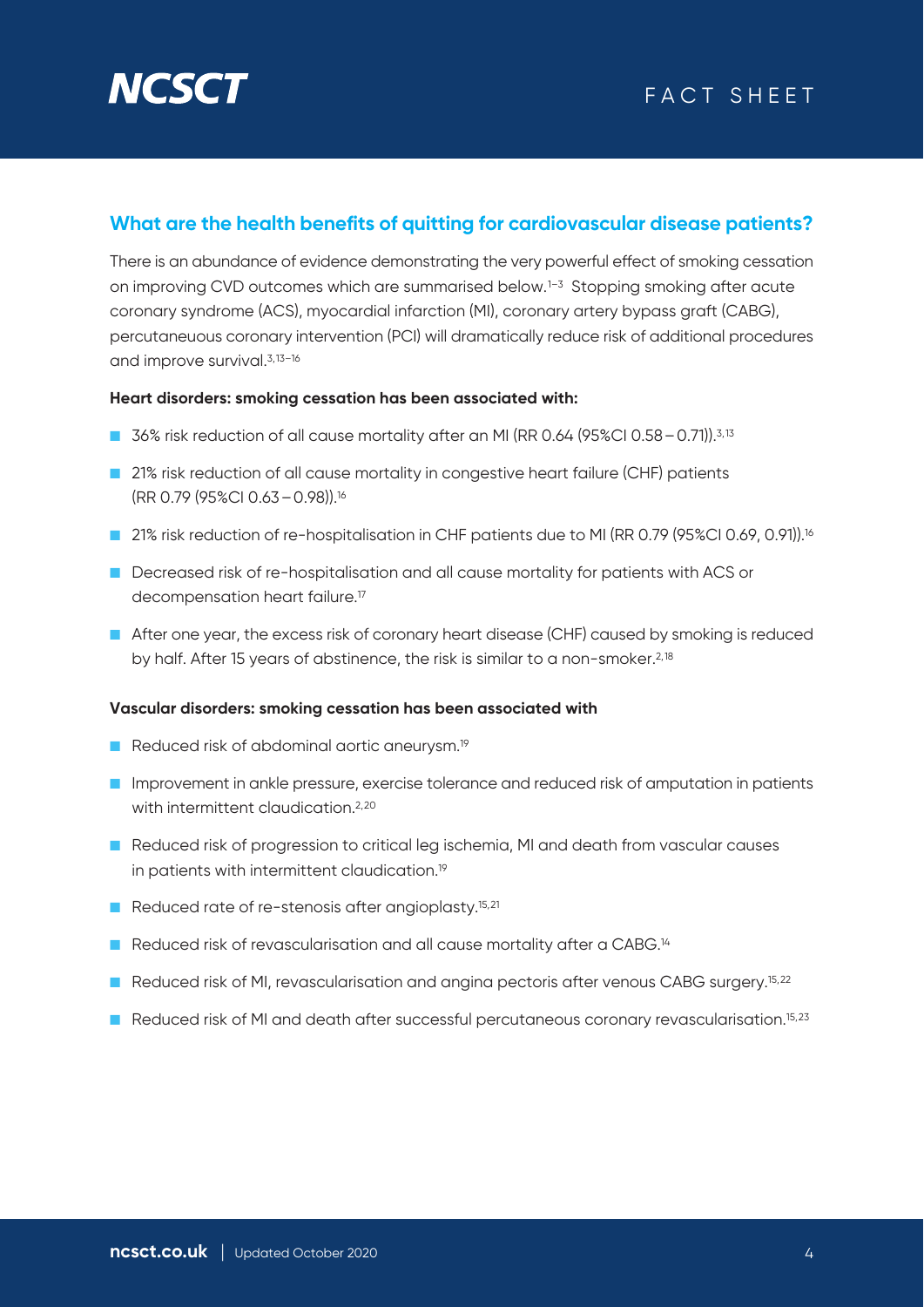

# **What do we know about how to help cardiac patients quit?**

Smoking cessation interventions have been proven effective for hospitalised patients in general24 and specifically for cardiac patients.17,24–29 Smoking cessation interventions for hospitalised CVD patients increase the rate of long term quitting if they include:  $24-28$ 

- **in-hospital behavioural support,**
- **stop smoking pharmacotherapy, and**
- **follow-up for at least 1 month after discharge**

All inpatient settings should introduce systems to address tobacco use with hospitalised patients and ensure best practice intervention is received to support this high-risk patient population with quitting.<sup>27-30</sup> These systems screen and document the smoking status of all patients and provide support with quitting as a priority during their admission including the initiation of a first line stop smoking pharmacotherapy including nicotine replacement therapy (NRT), varenicline or bupropion, with a referral system to link patients to specialised stop smoking support. There is strong evidence regarding the safety of stop smoking medications among patients with stable CHD and available evidence suggest they are also safe to use among patients with ACS.5,31–33

#### **The facts:**

- If a CVD patient smokes, helping them to quit is one of the most important interventions **we can provide to reduce their risk of future CVD events and CVD mortality.**1–5
- **Quitting smoking has a benefit that is equal to or greater than other available secondary prevention strategies including beta-blockers, aspirin, or renin-angiotensinaldosterone system inhibitors.**<sup>34</sup>
- **Inpatient stop smoking interventions are highly cost-effective, in particular for CVD patients, and have been shown to reduce length of stay, 30-day and 2-year readmission and produce a return on investment for health systems such as the NHS.**29,35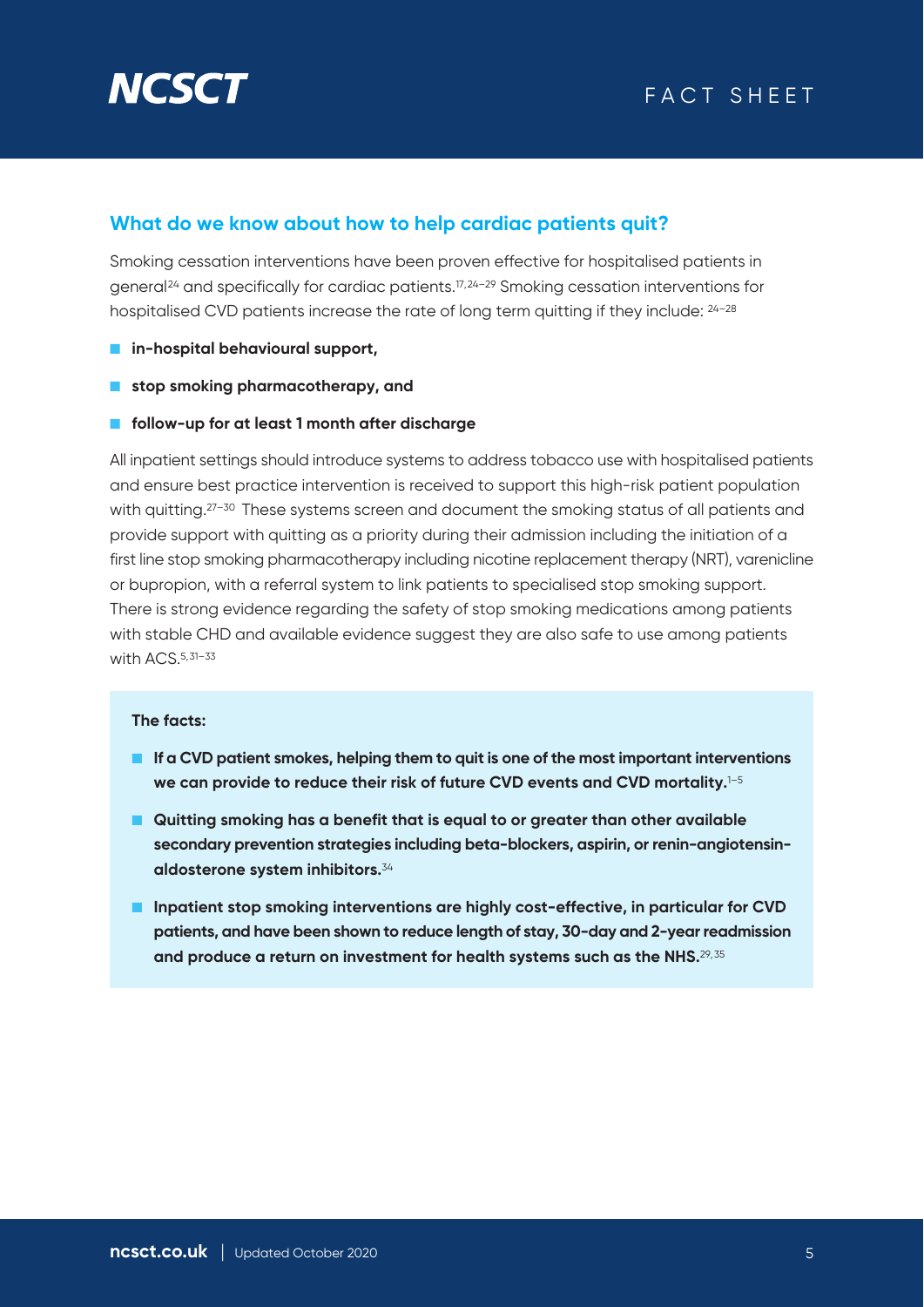

## **Best practices for managing tobacco withdrawal in the inpatient setting**

Most regular smokers will experience tobacco withdrawal symptoms within hours of their last cigarette and can range from mild to severe.<sup>36</sup> Withdrawal symptoms include aggression and hostility and can affect the care of the patient.

Recognising and managing withdrawal among hospitalised patients who smoke should be a priority. Providing NRT to a patient will ease tobacco withdrawal symptoms and can also support long-term quitting. A combination of the patch (NRT patch can take 20–40 minutes to reach therapeutic dose) with a short-acting oral NRT product (e.g. gum, inhaler, spray) is a recommended evidence-based practice.30,37,38

#### **Tobacco withdrawal symptoms include:** <sup>36</sup>

- Urges to smoke or cravings
- Restlessness or difficulty concentrating
- Irritability, aggression, anxiety, crying, sadness or depression
- Difficulty sleeping or sleeping disturbances
- Increased appetite and weight gain
- Coughing
- **Mouth ulcers**
- Constipation
- Light headedness

# **Vaping**

E-cigarettes provide nicotine without combustion and are popular among UK smokers as an alternative to smoking. While electronic cigarettes are not risk-free, Public Health England estimates they are 95% safer than smoking cigarettes.39 There is also evidence to indicate that e-cigarettes are effective in helping patients stop smoking.40 Evidence on safety and the role vaping plays in supporting quitting is reviewed regularly. Policies related to the use of electronic cigarettes in inpatient settings will vary by trust and organisation.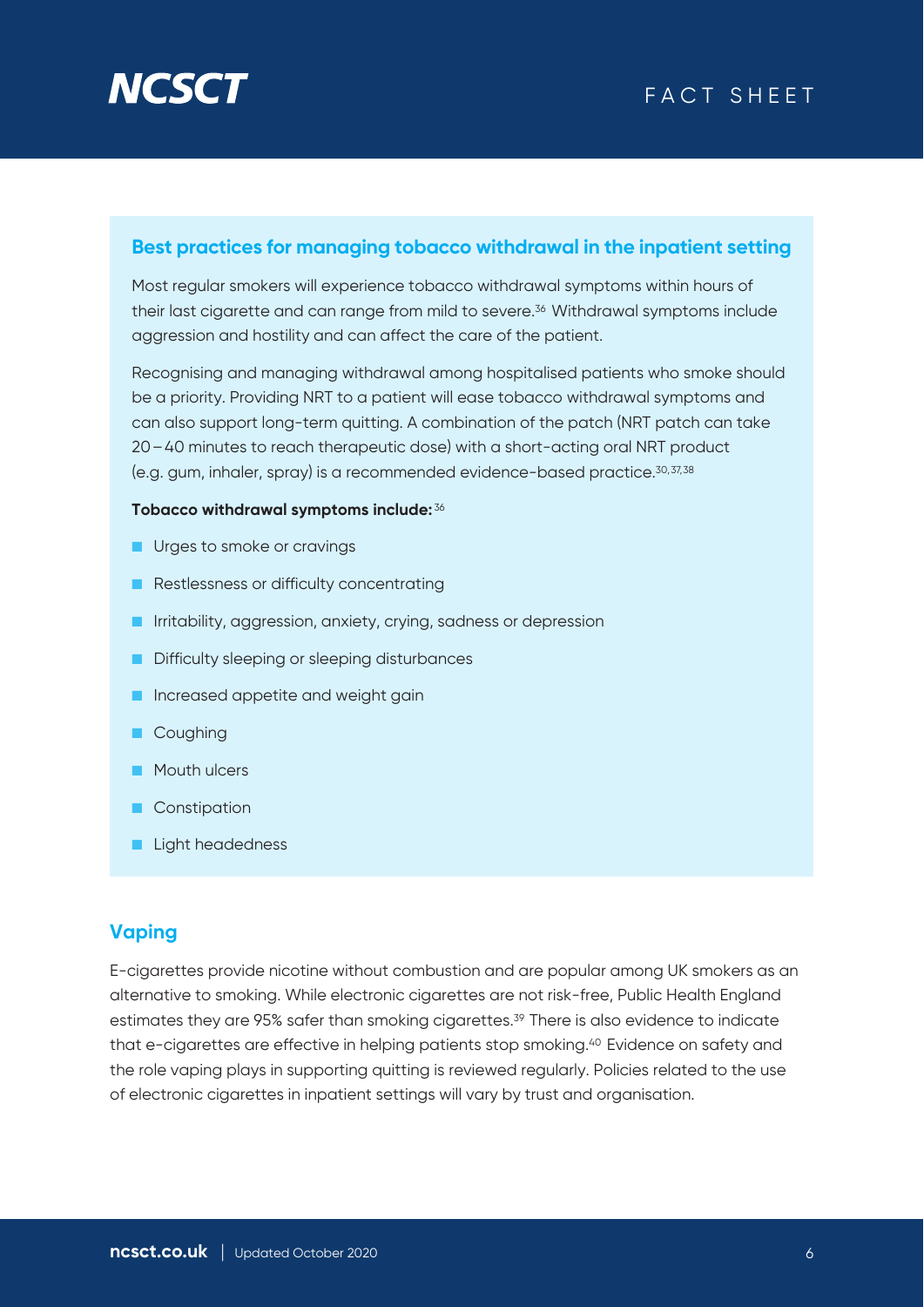

# **Very Brief Advice on Smoking**

## **How to approach smoking cessation with patients**

## **The NHS Long Term Plan has committed that all people admitted to hospital who smoke will be offered NHS-funded tobacco treatment services by 2023/24.**<sup>41</sup>

NICE outlines a care pathway for supporting smoking cessation that can be adopted for cardiovascular patients.30,42,43 In essence, the care pathway incorporates a very brief intervention using the 3As:

#### **ASK and record smoking status**

## **ADVISE the patient:**

- the best way of quitting is with a combination of support and stop smoking medication
- support with stopping smoking and/or managing any tobacco withdrawal symptoms (temporary abstinence) is available
- of the personal health benefits of stopping smoking

#### **ACT on the patient's response:**

- prescribe NRT to manage withdrawal symptoms
- monitor withdrawal and adjust pharmacotherapy accordingly
- refer to specialised stop smoking support (hospital-based, local stop smoking service)